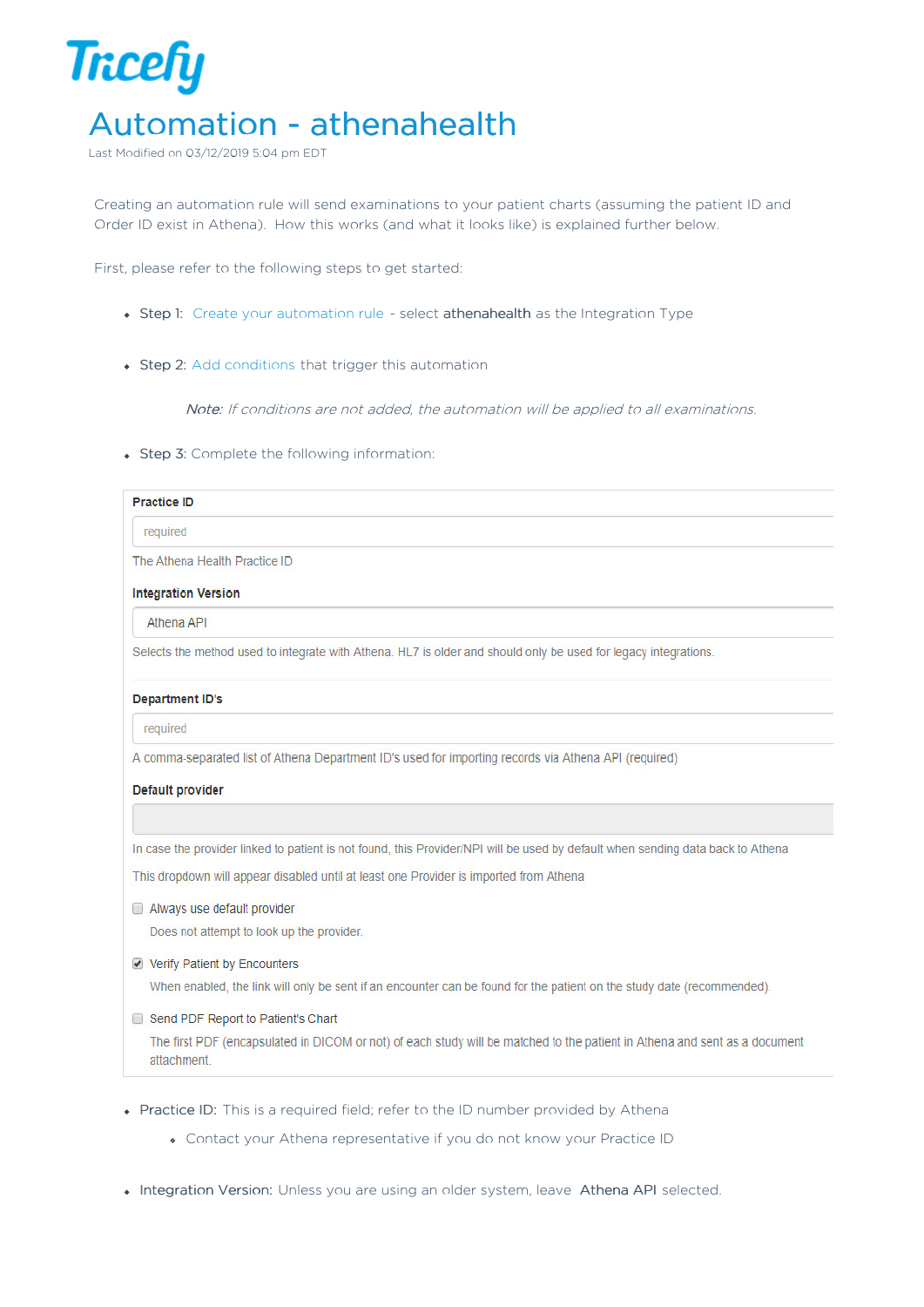

- If you are using a legacy system, select HL7 from the drop-down menu and select an option under Default Provider
	- Default Provider will remain gray unless you have HL7 selected as your Integration Version. This is because the information is not needed when using their API
- Department IDs: Enter the ID numbers for the departments in which you'll be importing data
	- These numbers are located in AthenaNet by selecting the Settings Cog and choosing Billing, followed by Departments from the menu located on the left side of the screen
- Default Provider: This option is only available if you have imported Athena providers
	- Check Always Use Default Provider to always use the selected provider, otherwise the system will use a different set of logic to determine the provider
- Check Verify Patient Encounters to only send links if the patient checked-in to their scheduled appointment
- Check Send PDF Report to Patient's Chart to send a PDF document of each study
	- This PDF includes a cover page with the patient's name, thumbnails, and a link to the study
	- The remaining checkboxes on this screen (under PDF Destination) are only applicable if Send PDF Report to Patient's Chart is checked:

| <b>PDF Destination</b>                                                                                                                              |   |
|-----------------------------------------------------------------------------------------------------------------------------------------------------|---|
| <b>Encounter Documents</b>                                                                                                                          | v |
| Where should the PDF be sent                                                                                                                        |   |
| $\triangledown$ Send imaging result links                                                                                                           |   |
| When enabled, Tricefy links will be sent to the patient's chart in Athena. Disable if you only want to send PDF reports or use modality<br>worklist |   |
| Attach imaging results to ultrasound order.                                                                                                         |   |

When enabled, Tricey links will be attached to the matching order in Athena.

1) Choose an option from the drop-down menu:

- Encounter Documents: Selecting this option will send the PDF to the patient's chart (no review needed, auto-closed)
- Imaging Results: Provider will get notified to review the exam

2) Send Imaging Results Link:

- Checking this box will send a link to the patient's chart along with the PDF
- Not checking this box will only send the PDF document

3) Attach Imaging Results to Ultrasound Order

- Checking this box send a Tricefy link on the order within in Athena
- Not checking this box will only send the link to the patient's chart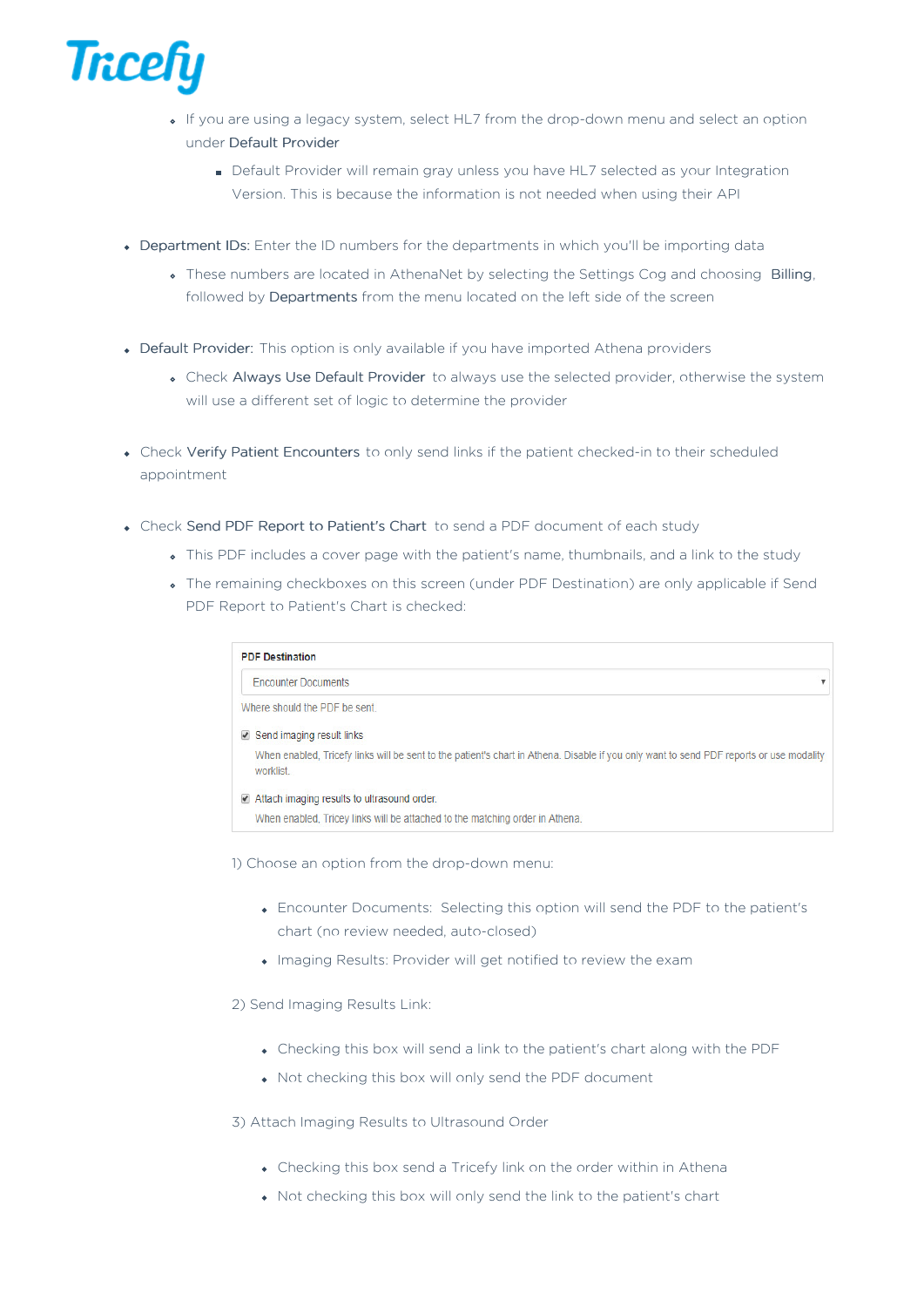

When all the required information is entered, it will read Automation rule status Valid at the bottom of your screen. Select Update Athena to save the information. Your Athena Automation is now configured.

## How it Works

An examination is uploaded to Tricefy (either by using your imaging system or the software itself). If the Patient ID, Encounter ID (Appointment Date and Time) and Order ID (Accession ID) exists in Athena, the study will be sent to the patient's chart.

You can confirm it was sent by selecting the study on your Study List and opening the side Info Panel. Scroll towards the bottom of the panel and select the Interface Status Details link.

Note: This link is only available for Athena users.

|     | <b>INFO</b>         | <b>NOTES</b>                | <b>SHARES</b> | <b>ACTIVITY</b> |  |
|-----|---------------------|-----------------------------|---------------|-----------------|--|
| i.  | Procedure<br>$OB-2$ |                             |               |                 |  |
| i   | 1234                | <b>Accession Number</b>     |               |                 |  |
| i.  | Source              |                             |               |                 |  |
| i.  | Destination         |                             |               |                 |  |
| Δ.  | <b>PERFORMING</b>   | <b>Performing Physician</b> |               |                 |  |
| 4   | <b>REFERRING</b>    | Referring Physician         |               |                 |  |
| 4   | Sonographers        | SONOGRAPHER                 |               |                 |  |
| (D) | Account             | Tricefy Demo Account        |               |                 |  |
| m.  |                     | Interface Status Details,   |               |                 |  |
| ▄   | 2.87 MB             |                             |               |                 |  |

If the status is "success" (shown below in the red box), it means that the examination was successfully sent to the patient's chart: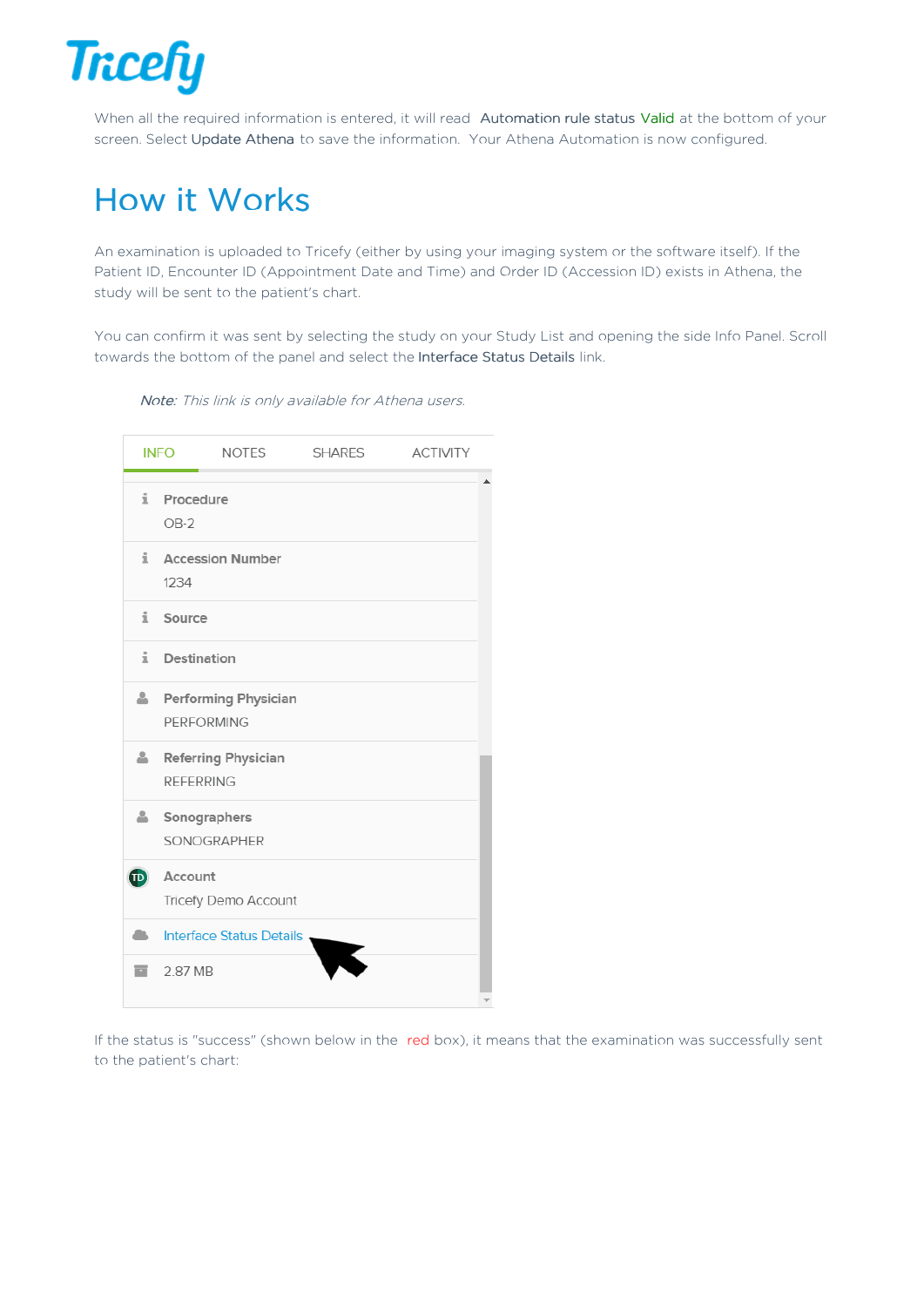

Back Interface Statuses for Study: 2017-11-17 MST - TEST TEST

| Resend Study Link to Athena            |                                                                                                                                                                                                                                                                                                              |  |  |  |
|----------------------------------------|--------------------------------------------------------------------------------------------------------------------------------------------------------------------------------------------------------------------------------------------------------------------------------------------------------------|--|--|--|
| Key                                    | Value                                                                                                                                                                                                                                                                                                        |  |  |  |
| Integrations::Athena<br>Interface Type |                                                                                                                                                                                                                                                                                                              |  |  |  |
| Created                                | 2017-11-17 12:40 PM MST                                                                                                                                                                                                                                                                                      |  |  |  |
| Payload                                | . "departmentid": "5243", "providerid": "1782", "includefilelink": true, "ssotarget": "https://tricefy.com/permalinks/studies/1.2.276.0.26.11.1.2.2017.358.70807.6093685.html?saml=athena", "facilityid": "12008017",<br>"tietoorderid": "63832914", "accessionid": "63832914", "encounter_id": "10112556" } |  |  |  |
| Other Info                             | { "pid": "2058600", "status": "success", "imagingresultid": "63833634" }                                                                                                                                                                                                                                     |  |  |  |

- Select Back to return to your Study List
- Select Resend Study Link to Athena to send another link to your patient's chart

If the status is "failed," it means the examination was not sent to the patient's chart. A failed status will include an error message (shown below in the blue box):

| Key            | Value                                                                                                                                                                                                                          |  |  |
|----------------|--------------------------------------------------------------------------------------------------------------------------------------------------------------------------------------------------------------------------------|--|--|
| Interface Type | Integrations::Athena                                                                                                                                                                                                           |  |  |
| Created        | 2017-11-22 1:00 PM MST                                                                                                                                                                                                         |  |  |
| Payload        | { "departmentid": "1", "providerid": "1", "includefilelink": true, "ssotarget": "https://tricefy.com/permalinks/studies/1.2.276.0.26.11.1.2.2017.363.44084.8371092.html?saml=athena", "facilityid": "12008017", "encounter_id" |  |  |
| Other Info     | { "pid": "24848" "error": "Athena order not found for patient 24848. Order ID not linked.", "status": "fail" }                                                                                                                 |  |  |

Failures are usually because the Patient ID or Order ID was not found in Athena. You can correct any erroneous information in Athena and return to this screen to resend the examination.

Patient IDs can also be corrected using the Tricefy interface (resend the study after the ID is fixed).

**Correcting the Patient ID** 

## Viewing the Exam in Athena

To view the exam using Athena:

1) Open your patient's chart:

| <b>VathenaNet</b>    | <b>Calendar</b><br><b>Patients</b>                        | <b>Claims</b><br><b>Financials</b>                    | <b>Reports</b> | <b>Quality</b><br>Support  | ≎              |      |
|----------------------|-----------------------------------------------------------|-------------------------------------------------------|----------------|----------------------------|----------------|------|
| <b>IGI</b>           | <b>Mmmm NEW PATIENT</b><br>33yo F 06-02-1984 #5804 E#5804 |                                                       |                |                            |                |      |
| Registration $\Psi$  | Messaging $\Psi$                                          | Scheduling v                                          | Billing $\Psi$ | <b>Clinicals</b>           | Communicator v | Othe |
| Quickview            |                                                           |                                                       |                | Chart                      |                |      |
| Provider group       |                                                           | #5804 - 6 Hills Medical Associates 6 Hills Medical As |                | Chart Export               |                |      |
| <b>Patient notes</b> |                                                           |                                                       |                | <b>Create Patient Case</b> |                |      |
|                      |                                                           |                                                       |                | <b>Print Forms</b>         |                |      |